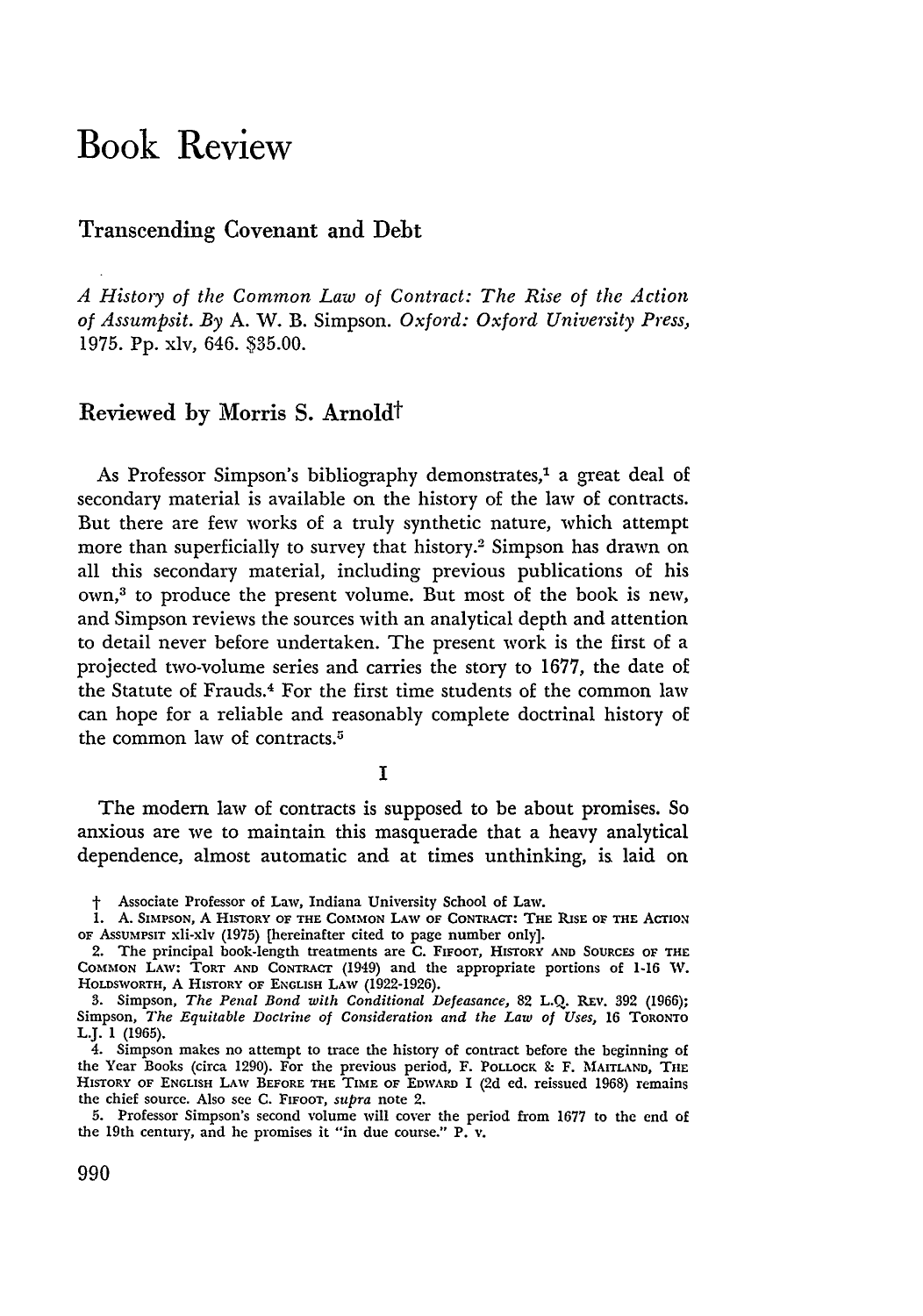so-called "implied promises" both in law and in fact. Many of these in personam obligations cannot realistically be said to have anything to do with consent, much less with promise, and sometimes they represent instead an imposition of standard-form "agreements" by judicial or legislative fiat. But the language of promise continues to be used, and our entire law of contracts is analyzed with the concept as its central focus.

At first, the idea of promise was important in the medieval law of contracts as well as our own.<sup>6</sup> The proposition was simply that promises (covenants) ought to be kept, and no theoretical restriction was placed on the types of promises understood to be actionable. There were, moreover, no encumbering doctrines like consideration or offer and acceptance to muddle the essential simplicity of the proposition that one had a duty to do what one promised; the writ which enforced the obligation contemplated specific performance. But the central courts, which gave birth to the "common" law, seemed from the beginning somewhat reluctant to hear these kinds of cases.<sup>7</sup> Very soon, certainly by the 14th century, the central courts developed the rule that a promise must be in writing and sealed before they would entertain an action on it. The rule used to be the object of great ridicule, but it was probably motivated in part by considerations similar to those that gave rise to the Statute of Frauds. At least at first, the rule was regarded as an evidentiary one, and no one thought that a promise needed the magical touches of ink and wax to come into being.8 The enforcement of oral undertakings was simply left to local courts, which applied rules of law about which we know nothing at present.<sup>9</sup>

Whatever the reasons for the rule of the seal-and there are other explanations<sup>10</sup>-the rule stifled the early development of a commor law of promissory liability. There was, however, another essentially contractual idea which could be used to obligate someone to pay

**8.** The clearest statement of this was made in **1320** by Herle, **J.,** in Y.B. 14 **Edw.** 2 (Eyre of London), 86 **SELDEN SOciEry** 286, 287 (H. Cam **ed. 1969):** "[A] covenant is neither more nor less than an agreement between parties which cannot be taken to law without specialty *[i.e.,* a **sealed writing]."**

**9.** The only real contribution is R. **HENRY,** CONTRACTS **IN THE LOCAL COURTS** OF **MEDIEVAL ENGLAND (1926).** Work on the local courts is badly needed.

**10.** Simpson reviews them at **pp.** 10-12.

<sup>6.</sup> On the substance of the following paragraph, see Arnold, *Fourteenth-Century Promises,* **35 CAMN.** L.J. (November, **1975;** forthcoming).

*<sup>7.</sup> See* R. **GLANVILL, TRACTATUS DE LEGIBUS Er CONSUETUDINIBUS REGNI ANGLIE 132 (G.** Hall **ed. 1965)** ("[I]t is not the custom of the court of the lord King to protect private agreements *[convenciones],* **nor does** it even concern itself with such contracts *[contractibus]* as can be considered to be like private agreement *[quasi private convenciones].")* Interestingly, the passage demonstrates that Glanvill also perceived a distinction between covenants and contracts.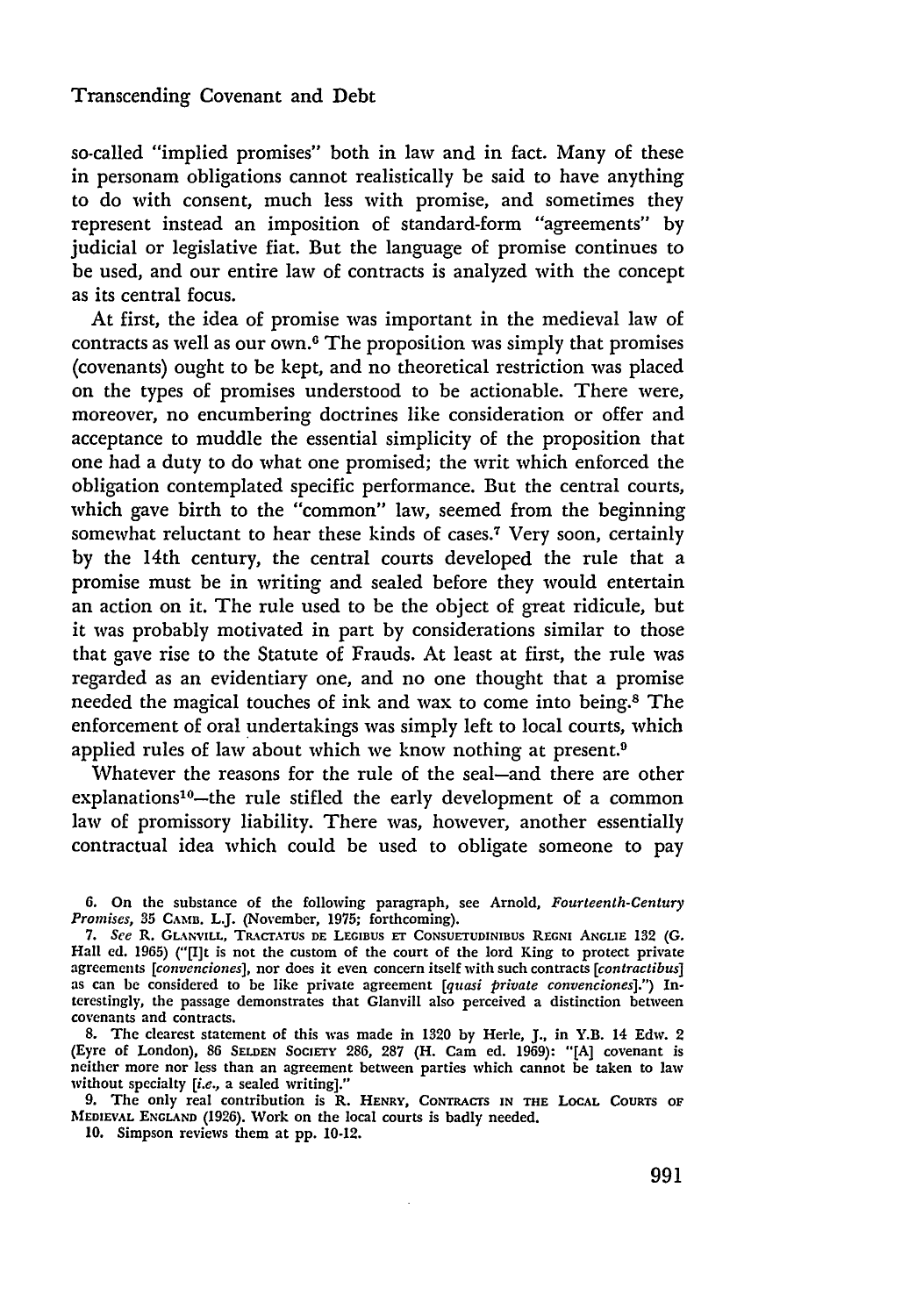money: instead of saying a defendant promised to pay money, a plaintiff could claim that he owed it. This is what the writ of debt said simply-debet, he, the defendant, owes. The writ always was general, although the facts of the transaction giving rise to the duty to pay would be given in the plaintiff's declaration. A duty to pay money might arise (a writ of debt might work) in a great miscellany of situations, most of them consensual. So if a person admitted a debt in a sealed writing--by executing a *scriptum obligatorium,* a bond-then a writ claiming that the person *debet* the obligee named (or his attorney) would work. The liability arose not because the obligor impliedly promised to pay, as we ourselves would say, but because he admitted he owed. The instrument was -an I.O.U., not a promissory note, and the writ was said to be "on the obligation" *(sur obligacion).* At least by the 14th century, the obligation was thought of as being granted by the maker to the creditor;<sup>11</sup> the making of the bond created an *obligatio* and transferred it to the obligee.

There were many other situations in which a plaintiff could win by claiming that the defendant owed him. The price of goods sold, money lent, the agreed-upon value of services rendered or of a leaseholder's occupation-these were the claims most often made by a writ of debt "on the contract" *(sur contract).* Why did defendants in such cases owe money? Probably at first there was no real theory, but we can at least say that they did not owe it because they promised to pay -although, of course, they might have so promised. For if that were the reason, the right would have sounded in covenant and would not have been actionable without a sealed writing.

In the case of the first two instances, sale and loan, the duty to pay is so clear that no theory is needed; here we modern lawyers are, as always, ready to imply a promise. In the case of services rendered there was a tendency in the 15th century to rationalize the result by reference to the "doctrine" of *quid pro quo:* the defendant was a debtor because he was the recipient of an agreed-upon conferral of a benefit. Indeed, some attempt was made in the late middle ages to assimilate the results in most debt *sur contract* cases to the *quid pro quo* notion: "no *quid pro quo,* no contract." But there was a curious lack of agreement in discussions -aimed at forcing all these cases into a single category; 12 and in any case the substantive liabilities had

<sup>11.</sup> The remark of Danby, **J.,** in Y.B. 37 Hen. 6, **f.** 8, **pl.** 18 (1458) in discussing the wording of a hypothetical indenture demonstrates this attitude clearly: "'[W]ould he now have an action of debt on the deed?' [As it were he said he would not since there is no word of grant.]" P. 20.

<sup>12.</sup> For discussions of *quid pro quo,* see **pp. 153-69, 193-96,** 424-26. In particular, notice the statement at p. **196:**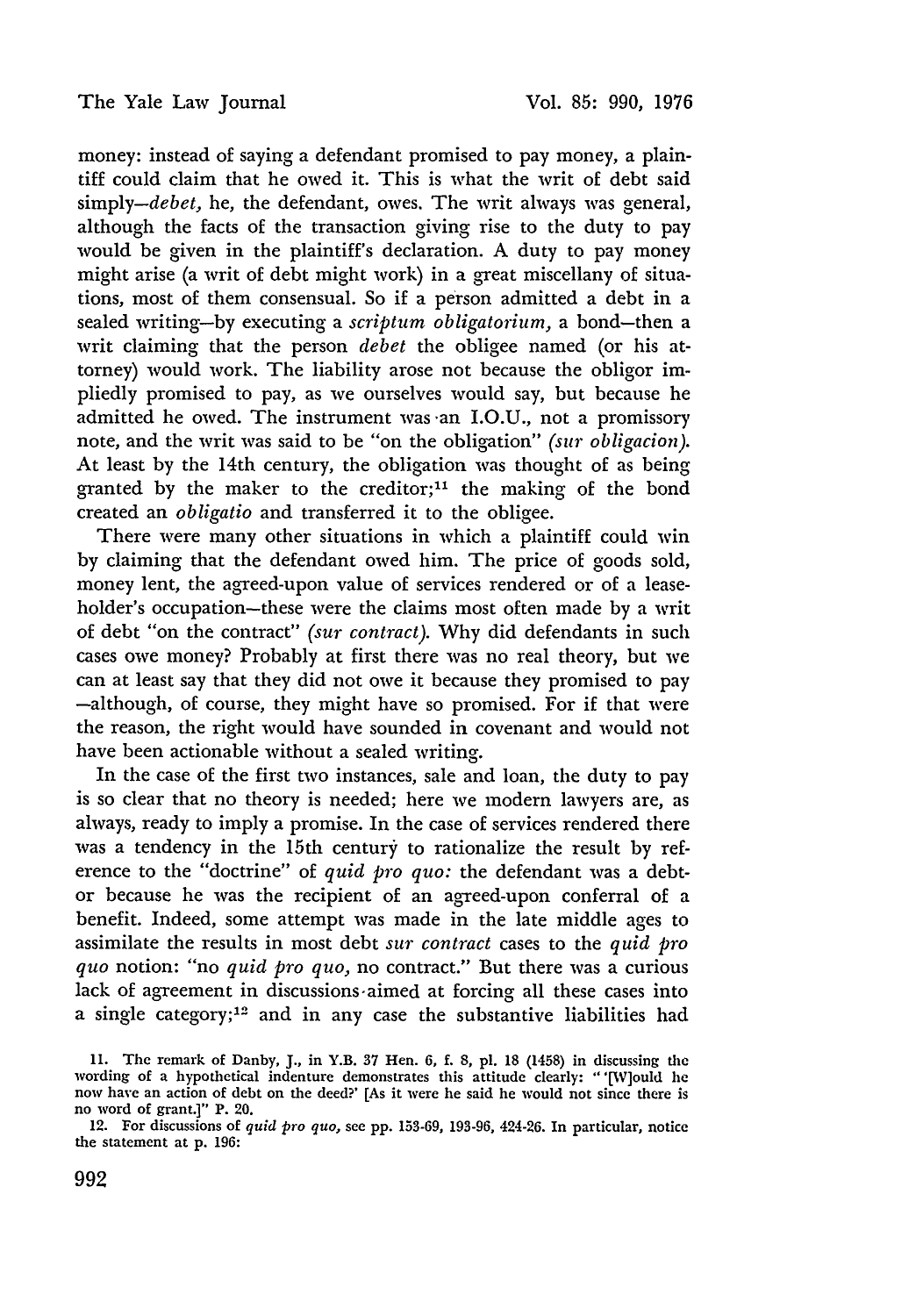been around two or three hundred years or more before any curiosity about their theory seems to have been generated. In the beginning, **no** doubt, people thought justice required that these defendants pay, and that was all the theory needed: etymologically, "he owes" and "he ought" are indistinguishable. Legal doctrines have a way of becoming tautological when traced to their elementary social origins.

Although it is not mentioned by Simpson, the term "debt" is often used interchangeably with the term "duty" in the Year Books, thus making it clear that a debt was simply a duty to pay money.<sup>13</sup> "Duty" is incapable of exact reproduction by a single English word, but it coincides more or less with "a state of being owed" or "owedness." In modern law the word "duty" is almost completely confined to the law of torts, but we still speak of customs duties in America and, in England, of death duties.<sup>14</sup> These obligations to pay money are representative of the class of obligations which escaped assimilation into the law of promise as it began to develop in the 15th century: obligations imposed by government and extracted by the threat of force. Only a political scientist would say that these duties have even the remotest connection with the idea of consent. The word "debt" was broad enough in the Middle Ages to include the duty to pay judgments and certain customary dues. These are collectivist mulcts again, and of course cannot be regarded, except in political science terms, as selfimposed obligations.

Most duties to pay money, therefore, were actionable by writs of debt. The rule of the seal was thus more tolerable and did less damage than might at first be supposed. Yet as with the Statute of Frauds, rules requiring formality can often do injustice.

In the first place, an action of debt lay only for money owed and not for damages. The action was recuperative, lay for a sum certain, and so was obviously useless for enforcing damage claims for breach of promise. In general, debt was confined to situations where there was an agreement to pay money or where modem law would imply

Though the doctrine of *quid pro quo* certainly exercised some influence upon the law governing debt *sur contract* it never acquired either the status or clarity of the doctrine of consideration, and it has perhaps come to seem to historians rather more important than it was to contemporaries.

Also see p. 424: "The doctrine of *quid pro quo* was not very elaborately developed in medieval law; indeed it hardly merits the name of a doctrine.

13. The "cause" of the debt was never really investigated, although the phrase *cause de duite* is occasionally employed in attempted imitation of the Roman *causa debendi. See* editor's explanation in Bank v. Maulerere, Y.B. Trin. 2 Rich. 2 (1378), **1** AMES FOUNDA- **TION** 27, 28 n.l **(M.** Arnold **ed.** 1975). In T. Plucknett, *Words,* 14 CORNELL L.Q. **263,** 270, (1929), Plucknett notes "the curious use of 'duty' in the sense of a debt."

14. Also see U.S. CONsT. art 1, § **10,** cl. 2: "No State shall, without the Consent of the Congress, lay any Imposts or Duties on Imports or Exports **.... "**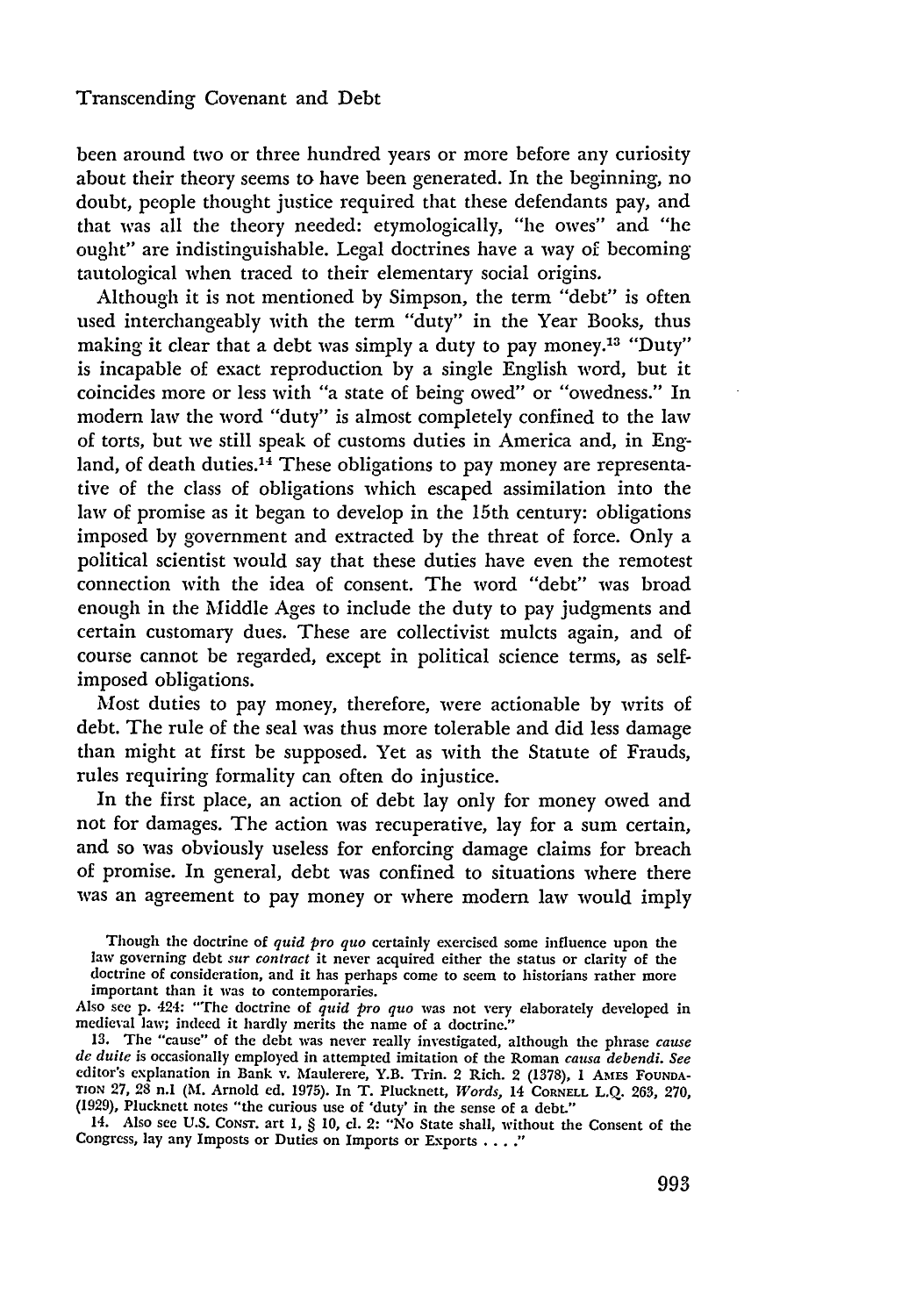such an agreement. Promises to do something else were not enforceable by claiming that the defendant owed money, because he did not; if he "owed" anything, it was performance, and that was enforceable only by an action on the promise, which required a writing. Second, although debt (or detinue) lay to recover chattels sold when the buyer performed and the seller did not, the same was not true in the case of land sales. Third, debt could not be used to recover money paid by mistake or on a consideration which failed. So if *A* promised *B* to convey land to *B, B* paid, and *A* did not convey, *B* could not get his money back in debt even if *A* conveyed to *C*.<sup>15</sup> Lawyers therefore turned to the law of tort for a way around their difficulties, with the curious result that *assumpsit,* essentially an action in trespass (tort), became the chief means of enforcing contracts.

## **II**

A covenantor promised and a debtor owed; these were the "theories" of their respective liabilities. But what did one who "assumed" *(assumpsit)* do to give rise to his liability? If there was an idea here at all it was probably the intent to evade the jurisdictional barrier erected **by** the sealed writing requirement. The easiest case to see is the plaintiff injured **by** a surgeon in the course of treatment. **If** he sued in trespass vi *et armis* the objection would likely be raised, at least by around 1365 to 1370, that the wrong, if any, was not really with force and arms since the plaintiff voluntarily put himself into the surgeon's care. Moreover, he could not sue in covenant because he would have no writing in the ordinary case. Nor could he normally obtain a bond defeasible upon a successful or non-negligent application of a cure, so debt was not available.

After 1365 to 1370, when *vi et armis* apparently ceased to be a jurisdictional requirement in the common law courts, a plaintiff ought to have been able to tell a straightforward story "on the case," and get relief. But now a complication arises, for if this were all there were to it, the tort of negligence, or at least professional negligence, would have been born about 1370. However, it was invariable practice for the plaintiff to allege, in addition to negligence, that the defendant *"assumpsit* to cure." At first it seems tempting to think of the phrase as adding nothing, to read it as saying "he started to cure" or "he set about to cure." But issue was commonly taken on the *assumpsit* and the negligence both, thus making it likely that the two allegations were

**15. See p. 281 for** other **difficulties.**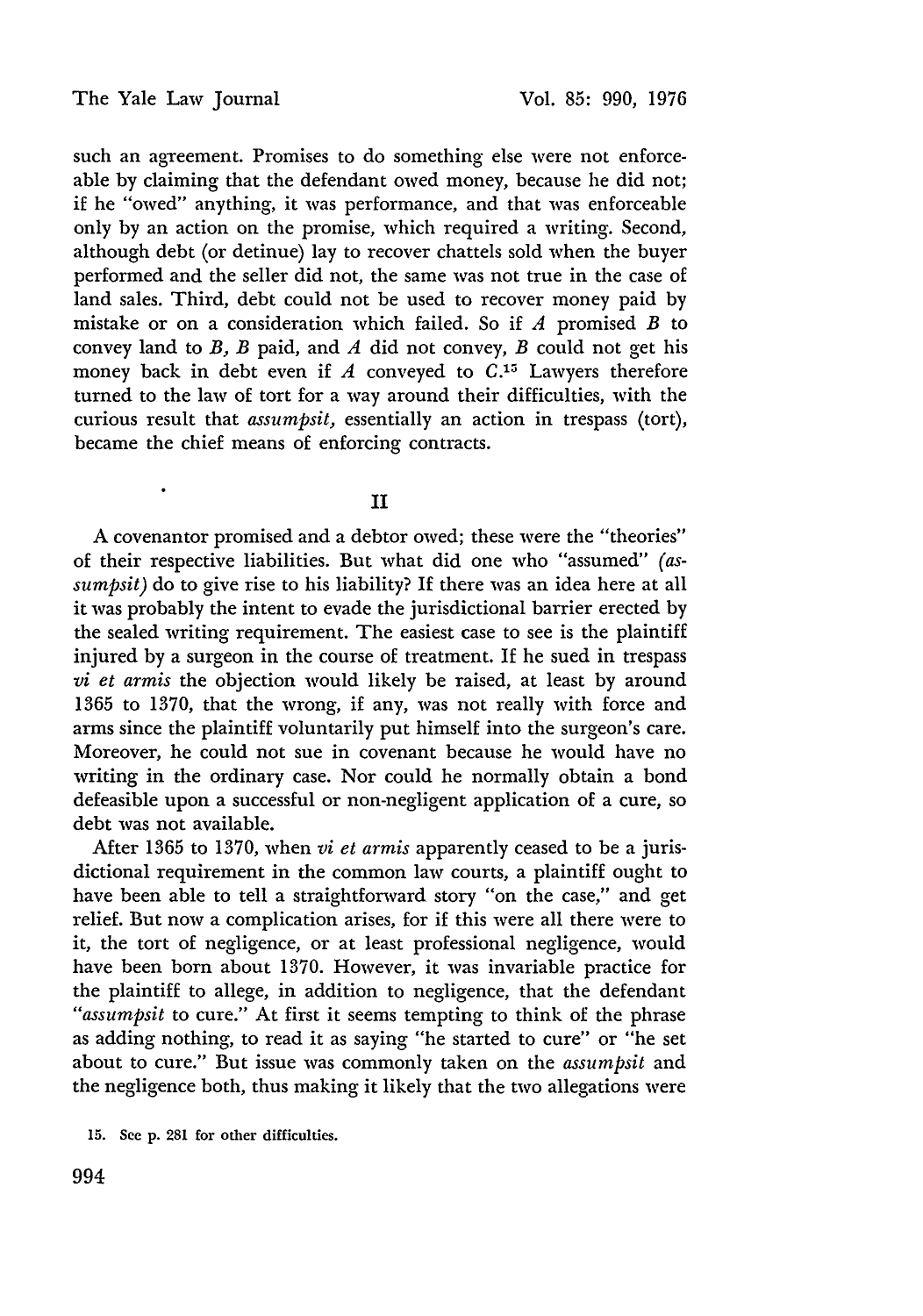regarded as distinct. Moreover, at least one defendant in the 14th century denied the *assumpsit* in such a way as to indicate that it amounted to an actual promise to cure, for he said he only undertook to do the best he could, not actually to cure.<sup>16</sup> Certainly it was later regarded as axiomatic that the *assumpsit* was an allegation of a promise. This makes the action of *assumpsit* look like a very narrow one-an action for the negligent performance of a promise-and returns us to the question of why it was necessary to allege the promise at all.

Perhaps a clue can be found in some cases before itinerant justices which occurred in the earlier part of the 14th century. In the first a Justice in Eyre denied a remedy to a plaintiff whose eye was put out by a doctor who had undertaken to cure. The plaintiff had claimed only by bill of trespass, $17$  and the denial of relief seems to have been put in terms of an immunity to suit.<sup>18</sup> But only a year later an action of covenant was successfully brought in Eyre on the same sort of facts.<sup>10</sup> This may indicate that while by general law a doctor was immune from suit, he could always bargain away that immunity. Indeed, the rule requiring a sealed writing for an actionable covenant was sometimes given theoretical basis on the ground that a covenant was a kind of private law, an exception to the common law, which required something extraordinary to prove it-thus the name "specialty" for the sealed writing. *Convencio vincit legem* was the maxim used to encapsulate the idea.<sup>20</sup>

**16.** *See* **A.** KIRALFY, **THE ACTION ON THE CASE** 224 (1951). The record of a 1369 case has the defendant saying that "he did not undertake to cure the aforesaid finger, but only that he would apply his cure to that finger in the best way he knew." *Id.* (reviewer's translation). See also A. **KiRALFY,** A **SOURCE BOOK OF** ENGLISH LAW 185, (1957) which notes a case brought in *assumpsit* form, where the allegation is that the defendant "guaranteed" the cure, instead of only "assuming" or "undertaking" it. Obviously, this is a promise.

17. Perhaps one should simply call it a bill. The case is reproduced from manuscript sources in **A. KIRALFY, SOURCE BooK,** *supra* note **16,** at 184.

18. The Justice, in denying the remedy, recounts a case on which he sat involving the indictment of a doctor for his patient's death. The Justice goes on to say,

I put it to you that if a Smith, who is a man of occupation, drive a nail into your horse's hoof, so that you lose your horse, you will never have recovery against him, nor shall you have one here.

*Id.* This makes it look as though there was a general tort immunity in favor of "men of occupation"-i.e., professionals. It is just possible that a "man of occupation" is someone who is not qualified to perform the duties of the profession of which he holds himself out as a member. *Cf. S.* MiLsom, HISTORICAL **FOUNDATIONS OF THE COMMON** LAW 274 (1969), discussing a case in which a bond was used in London in 1300, perhaps to insure the performance of a covenant to cure.

**19.** *See* A. **KIRALFY, SOURCE** BOOK, *supra* note 16, at 185.

20. "Covenant conquers the law." *See, e.g.,* Outhinby v. The Prior of Bridlington, Y.B. Mich. **5** Edw. 2, **63 SELDEN** Sociery 30, 31 (G. Turner & T. Plucknett, eds. 1947). *Covencio vineit legemn* was actually one of several labels used to convey this idea. All appear to be derived from the statute, Westminster II (1285), which contained the words convencio *legi deroget* ('covenant annuls the law").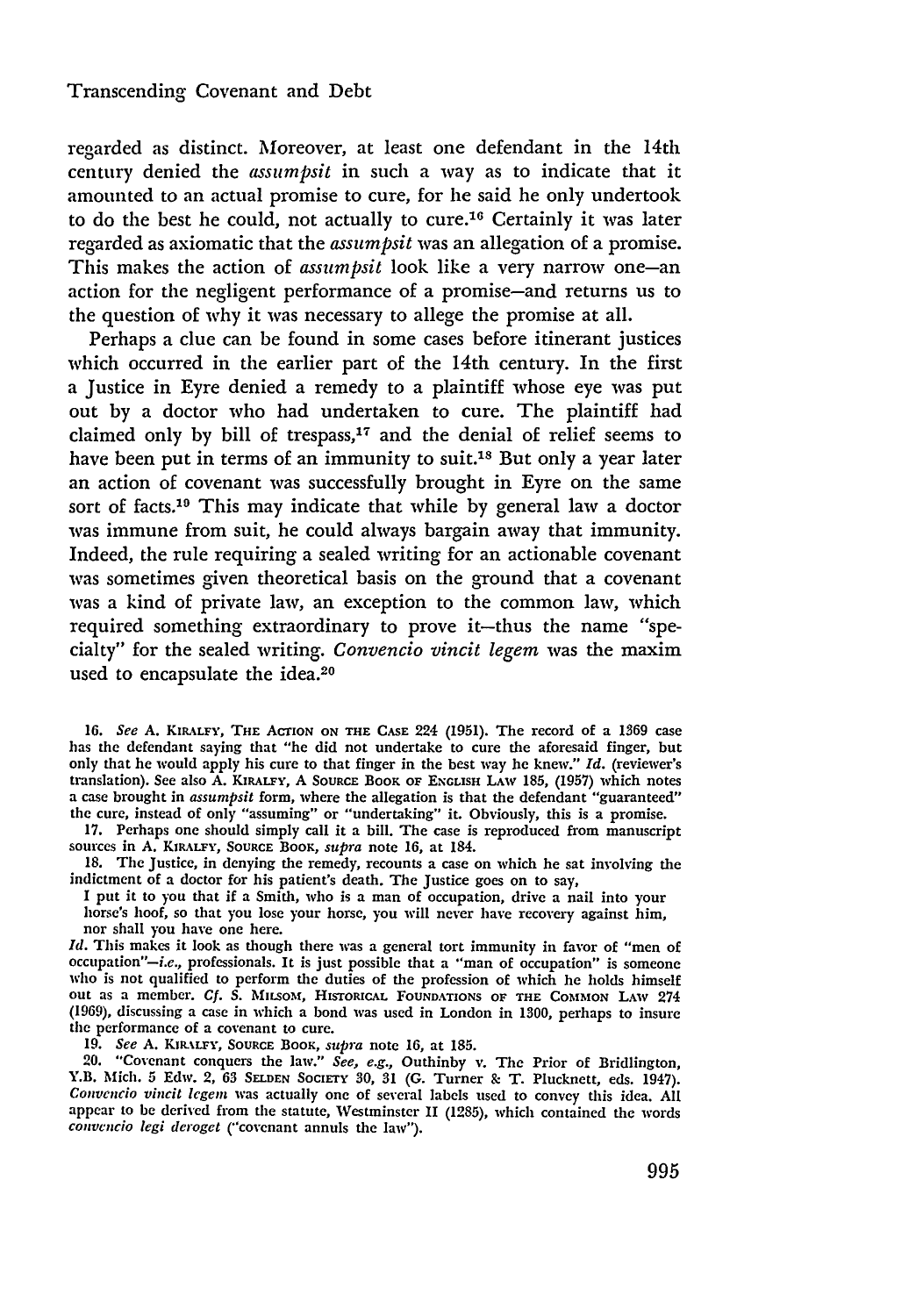III

The foregoing account is quite speculative and, with respect to the origin of *assumpsit,* entirely personal. Whatever the origin of *assumpsit,* it was destined to become a general promissory remedy by circumventing covenant and, eventually, swallowing debt. Yet the idea of covenant proved fairly difficult to do in; the battle lines were drawn at that mystical border between nonfeasance and misfeasance. The lingering notion was that a mere failure to perform a promise sounded in contract (covenant) and thus required a specialty; only a botched performance sounded in tort *(assumpsit).*

Simpson tells an interesting story of the gradual decline of the distinction (which is analytically unsound anyway) and of its eventual demise in the 16th century,<sup>21</sup> when the breach of promise became a tort. He makes the interesting suggestion that the rule may have been abandoned in response to the fact that equity began to give remedies in most nonfeasance situations in the late 15th and early 16th centuries.22 Debt *sur contract* was gradually overcome in the 16th century; *assumpsit* became available in almost all cases where debt *sur contract* previously lay. This was established only after considerable bickering between the courts of common pleas and the King's Bench.23 The alleged theoretical difficulty in allowing *assumpsit* as an alternative was that actions on the case should be limited to providing only interstitial remedies.

In following the rise of *assumpsit,* we have not returned to the pristine law of 13th century covenants, for it is not every promise that will give rise to an action of *assumpsit.* Only those supported by consideration are actionable. A considerable part of Professor Simpson's book is devoted to examining the origins of this idea. The pedigree of the doctrine seems to include the "equitable" notion of consideration worked out in the context of 15th and 16th century uses.<sup>24</sup> The idea may also owe something to St. Germain's *Doctor and Student,* which helped familiarize common lawyers with the similar Canonist ideas of *vestimenta pacta2 <sup>5</sup>*and *causa promissionis.2 <sup>6</sup>*During the course of the

- 24. **Pp. 327-74.**
- **25.** "Clothed pact."

**26.** "Cause for the promise." The doctrine of *causa promissionis* "involves the idea that an informal undertaking **...** does not oblige if it lacks a good cause." P. 384. Both Canonical doctrines are discussed at **pp. 375-405.** On the possible influence of canon law on the common law developments, see Helmholz, *Assumpsit and Fidei Laesio,* **91 L.Q.** REv. 406 **(1975).** On St. Germain and the law of contract, **see ST. GERMAIN, DoCToR AND**

996

<sup>21.</sup> **Pp. 248-75. Of** course, one needs to wonder why the *assumpsit* was not merely to act carefully. The promise in the course of time would tend to become fictional in any case.

<sup>22.</sup> **Pp. 275-80.**

**<sup>23.</sup> Pp. 281-315.**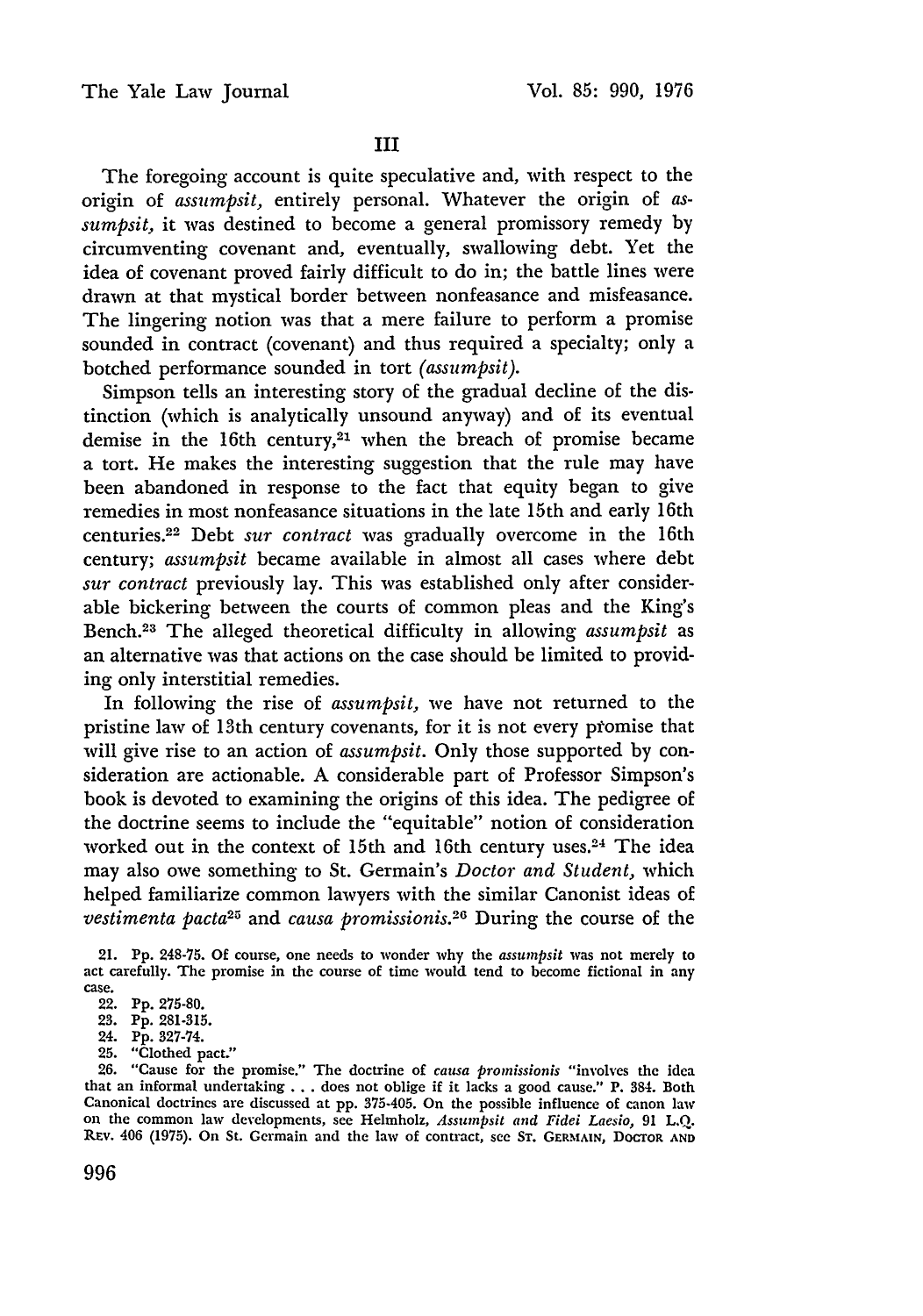16th and 17th centuries, the doctrine was refined; it was settled, for instance, that a promise could be sufficient consideration for a promise.27 Yet this is a long way from the proposition that the promises in bilateral contracts are in some measure dependent. Nor does it speak at all to the question of when a promise is binding-that is, as we would say, when an agreement becomes a contract.<sup>28</sup> Making a promise good consideration is nothing more than one way of making another promise actionable.

## IV

Probably no one else has devoted as much time to the study of the history of contract as Simpson has. His book is analytically superb, and it will be an invaluable reference source for students and teachers of the common law for years to come. It would be hard to imagine a better command of the analytical tools necessary to dissect the available sources. A good example of this facility is the distinction drawn several times between when an agreement becomes binding and when it is actionable.<sup>29</sup>

A reviewer bent on complaining must be alert therefore to avoid a charge of temerity. Still, perhaps a few comments may be usefully advanced without seeming to detract from the general evaluation that the book is extremely useful and valuable.

First, there is the matter of the sources consulted. Although Simpson has obviously made systematic use of the printed sources, and in the case of the 16th and 17th centuries has sometimes resorted to the vast number of manuscript reports available,<sup>30</sup> he has entirely passed over the official records of the courts. There are good reasons for that; the bulk of the plea rolls is unimaginably large, and although there are gems, a huge amount of culling is necessary before these can be recovered. For the 14th century alone, the records of the central courts contain four or five million entries, and fully 99% are useless for anything but the most antiquarian purpose. Still, some resort to them will be necessary to write a tolerably complete history of the common law. In the case of *assumpsit,* the job could be limited first to an investigation of the rolls after 1370. It might also be possible to confine one's investigation, in the medieval period at least, to the King's Bench. These rolls are quite small through the middle of the

**STUDENT,** *reprinted in* 91 **SELDEN SOCIETY** Iv (T. Plucknett *&* **J.** Barton eds. 1974). Both of these appeared too late to be considered by Professor Simpson.

27. **Pp.** 459-65.

28. **Pp.** 465-88.

**50.** There is an appendix, pp. 623-40, in which some of the manuscript cases which Simpson discusses are printed in full.

<sup>29.</sup> *See, e.g.,* pp. 152-53, 162-68, 465-88.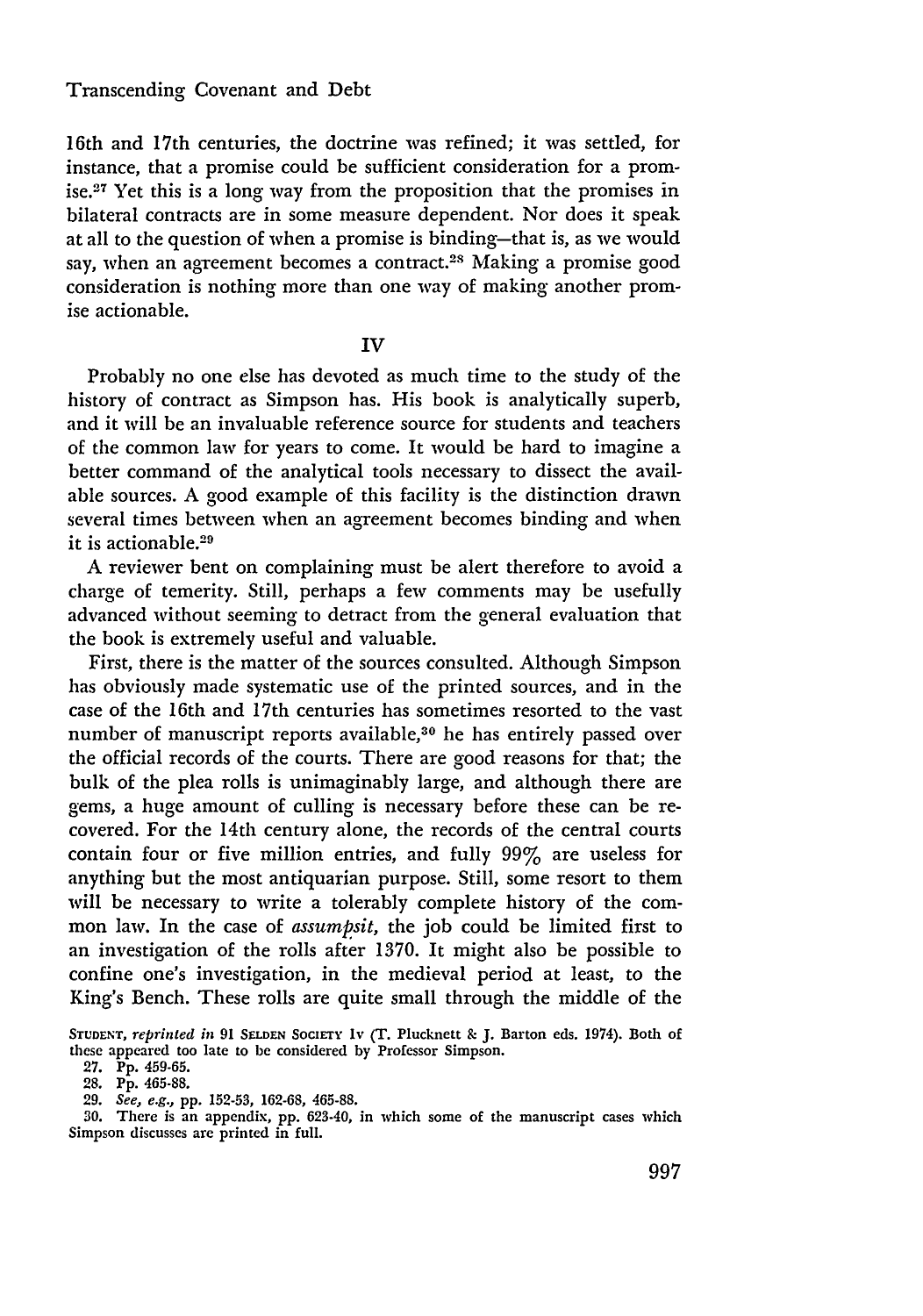16th century, and a few months spent with them in the Public Record Office could probably be made to reveal something significant about the history of contract. Simpson also did not consult the unprinted Year Books of Richard II, which contain interesting matter about the history of the buyer's action for defective goods.<sup>31</sup> An interesting and useful series of articles **by** Professor McGovern also received no attention.<sup>32</sup>

Second, one very occasionally has the feeling that Professor Simpson makes conclusions beyond those his sources can support. An example may be his treatment of covenants running with the land: although he says that to "extract any clear doctrine from [the cases] is impossible,"<sup>33</sup> he nevertheless sets out some propositions which I think may transcend the information available in the paltry precedents.<sup>34</sup> Obviously there can be disagreement over this kind of appraisal; and certainly Professor Simpson never fails to extract every ounce of usable substance from his materials. But it is particularly easy to be wise above what is written in medieval legal sources, given the lack of control exercised over the compurgators in wager of law or the jury. It may, in other words, be wrong to think of substantive law in the abstract when the trial mechanism had so much authority to decide legal questions. However, Simpson is alert to this very real difficulty.<sup>35</sup>

Third, there is no concerted attempt to answer the elementary question of what policy was forwarded **by** making the profound change in contractual theory which the doctrine of consideration represents. Its *function* is plain enough. Without it, promises are not actionable. But what is its *purpose?*

35. *See, e.g.,* pp. 245-46, 407.

<sup>31.</sup> The best manuscript is probably Hale **77** in the Lincoln's Inn Library.

<sup>32.</sup> McGovern, *Contract in Medieval England: Wager of Law and the Effect of Death,* 54 IowA L. REv. 19 (1968); McGovern, *Contract in Medieval England: The Necessity for Quid pro Quo and a Sum Certain,* 13 **AM.** J. **LEGAL** HiST. 173 (1969); McGovern, *The Enforcement of Oral Covenants Prior to Assumpsit,* 65 Nw. U.L. REv. **576** (1970); Mc-Govern, *The Enforcement of Informal Contracts in the Later Middle Ages,* **59 CA.L.** L. REV. 1145 **(1971).**

**<sup>33.</sup>** P. 40.

<sup>34.</sup> *See* **pp.** 38-40. The interpretation of the medieval cases on covenants running with the land caused an enormous controversy when the American Law Institute considered its **RESTATEMENT** OF **PROPERTY** in 1944. *See* **C. CLARK, COVENANTS AND** INTERESTS **RUNNING** WITH THE **LAND 266 (2d ed.** 1947); Sims, *The Law of Real Covenants: Exceptions to* **thc** *Restatement of the Subject by the American Law Institute,* **30** CORNELL **L.Q.** (1944). The question was whether the burden of covenants ran at common law. At its annual meeting in 1944, the Institute rejected the contention that they did run, **by** virtue of a tie vote of 17 to 17. Clark termed this "a peculiarly American way of settling a disputed point of English legal history-a tie vote at the tag end of a long convention." C. CLARK, *supra* at **270.** The really peculiar thing is that **30** years ago anyone should have thought medieval precedents could matter; such a view supposes a rather literal meaning to the word "Restatement."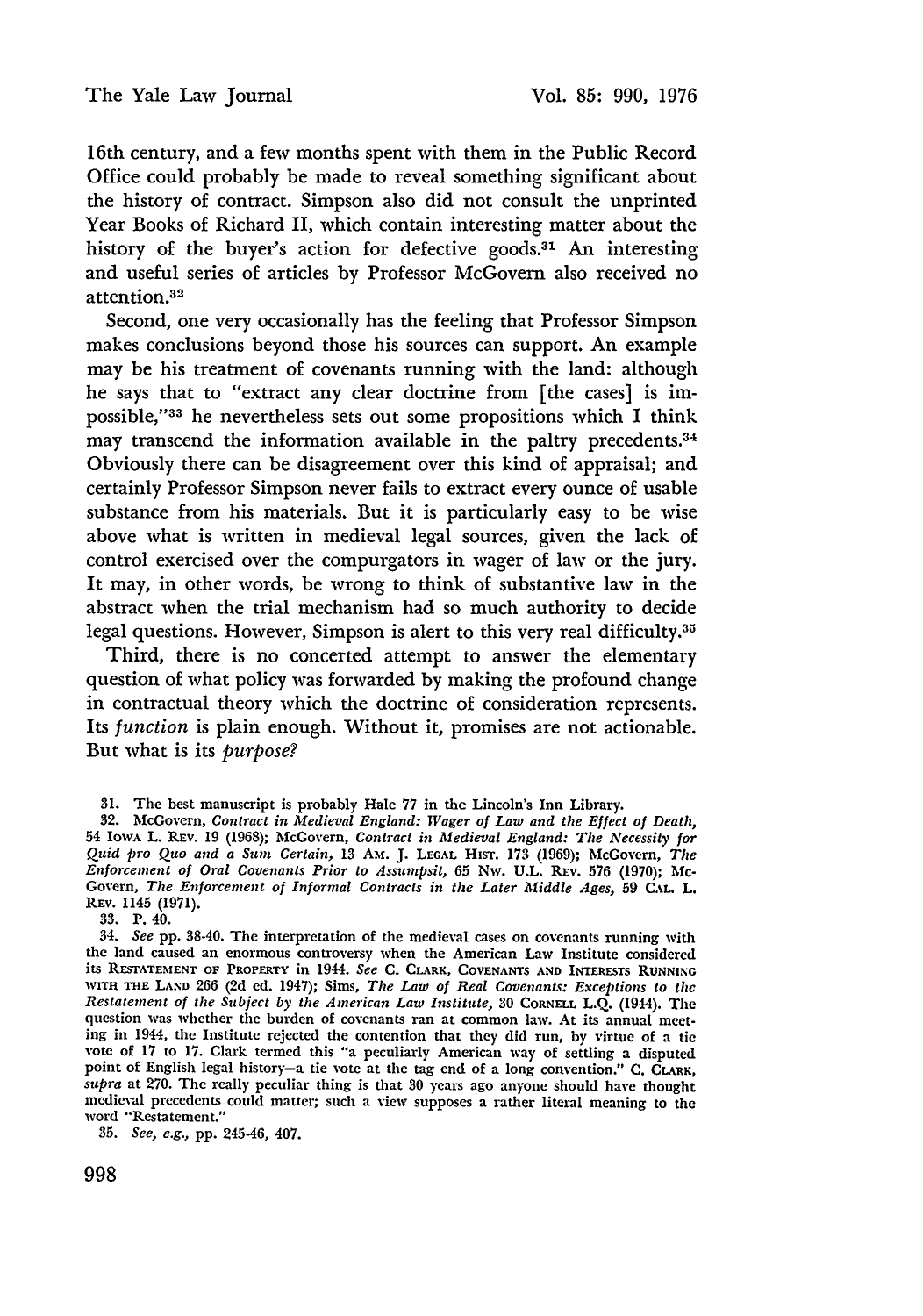Simpson says that consideration was something like motive and that requiring inquiry about whether there is consideration was a way of discovering why the promise was made.36 But why should one care why a promise was made?<sup>37</sup> The Canonists cared because if there was no reason to make a promise, then one may assume it was made, in a vague sense, mistakenly. 38 Another reason for caring about *why a* promise was made is that motive is relevant in ascertaining *whether* it was made; the doctrine may be viewed as evidentiary.39 Simpson seems content with trying to demolish previous explanations and does not attempt to provide a substitute.<sup>40</sup> It may be that no good explanation for the doctrine of consideration suggests itself. If so, the complaint may only be that Simpson did not say so, or that he did not devote a connected portion of the book to the problem. Most of his comments on the policies behind the rule are scattered among long discourse of an entirely doctrinal nature and are hard to connect.

Simpson's book is avowedly doctrinal. He says in his preface:

In general . . .I have avoided explicit discussion of general theories of legal history, especially of the type favoured by legal sociologists; the omission is deliberate. Such theories are of scant value unless based upon regular historical investigation and attention to evidence; at this stage my aim has merely been to provide the basis which much theorizing has conspicuously lacked.<sup>41</sup>

The book is indeed heavily doctrinal, which may help to explain why so little attention was paid to policy matters or to explanations of legal change. Perhaps we can look forward in the future to more speculations of an interpretive nature, since Professor Simpson has said that his concern was doctrinal "at this stage." But certainly it is true that he has in the past thought "the pure history of legal doctrine" a sufficient explanation in itself.42

**36.** P. **321.**

**37.** On **p.** 326, Simpson says that a theory of liability depending on motive is a "curiosity."

**38.** P. **385.**

**39.** P. 401.

40. On **pp. 487-88,** for instance, Simpson rejects Fifoot's argument that the requirement of consideration reflects a desire to hold only commercial agreements actionable. **It** is hard to disagree with Simpson's evaluation, since obviously the common law enforced "a host of petty transactions which had little to do with big business." *Id.* **A** suggestion made **by** Milsom as to the origin of the doctrine is perhaps not so convincingly dealt with. Pp. **380-81.**

**41. P. v.**

42. See, for instance **A. SIMPsoN, AN INTRODUCTION** TO **THE** HISTORY **OF THE LAND LAW 195 (1961),** in which he states that cases dealing with the freedom to alienate land "are extremely difficult to explain in sociological terms" and suggests that their "explanation may perhaps be found more in the pure history of legal doctrine." *Id.* at **196.**